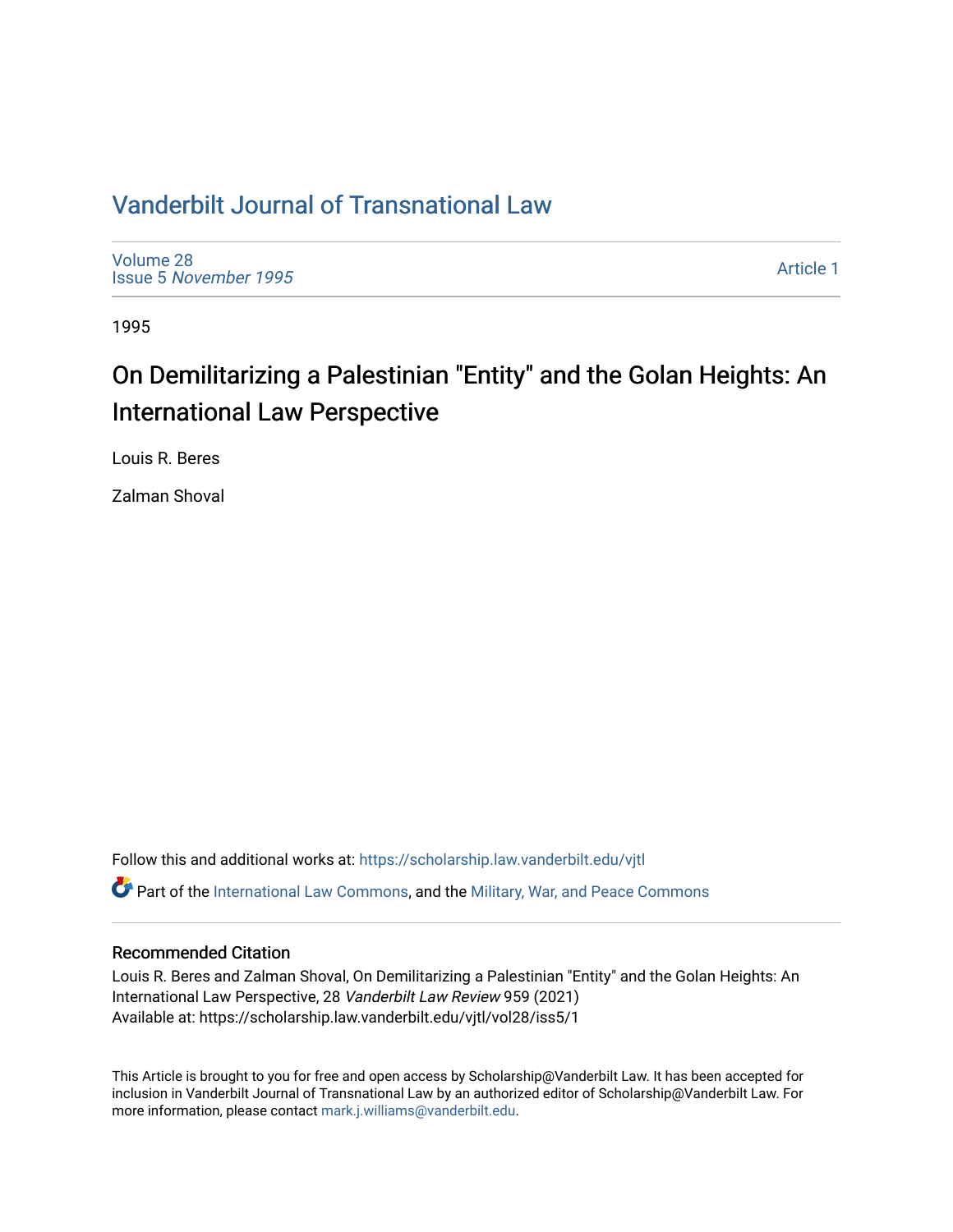## **VANDERBILT JOURNAL OF TRANSNATIONAL LAW**

**VOLUME 28 NOVEMBER 1995 NUMBER 5**

### **On Demilitarizing a Palestinian "Entity" and the Golan Heights: An International Law Perspective**

*Louis Rend Beres\* Zalman Shovar\**

#### ABSTRACT

With the signing of the Oslo II Accord\*\*\* at the White *House on September 28, 1995, Israel and the Palestine Liberation Organization codified the expansion of Palestinian self-rule in Judea and Samaria. Authors of this Accord argue that the security risks to Israel from the nascent Palestinian state could be reduced through appropriate forms of demilitarization. Similar arguments are being offered in relation to the Golan Heights, a strategic plateau currently in dispute between Israel and Syria. In this very timely and important Article, Professor Beres and Ambassador Shoval examine demilitarization in both contexts. They conclude,*

**<sup>\*</sup>** B.A. Queens College (1967); MA., Princeton (1969); Ph.D., Princeton, 1971. Dr. Beres, Professor of International Law at Purdue University, is the author of many books and articles dealing with Israel and international law.

**<sup>\*\*</sup>** Israel's former ambassador to the United States. Ambassador Shoval is presently Head of Foreign Affairs for the Likud Party. He holds an advanced degree in Political Science from the Graduate Institute of International Relations, Geneva.

**<sup>\*\*\*</sup>** Oslo II was signed at the White House on September 28, 1995. Oslo I was signed at the same venue on September 13, 1993. Together, they comprise the core of what has generally been described as the "Middle East Peace Process."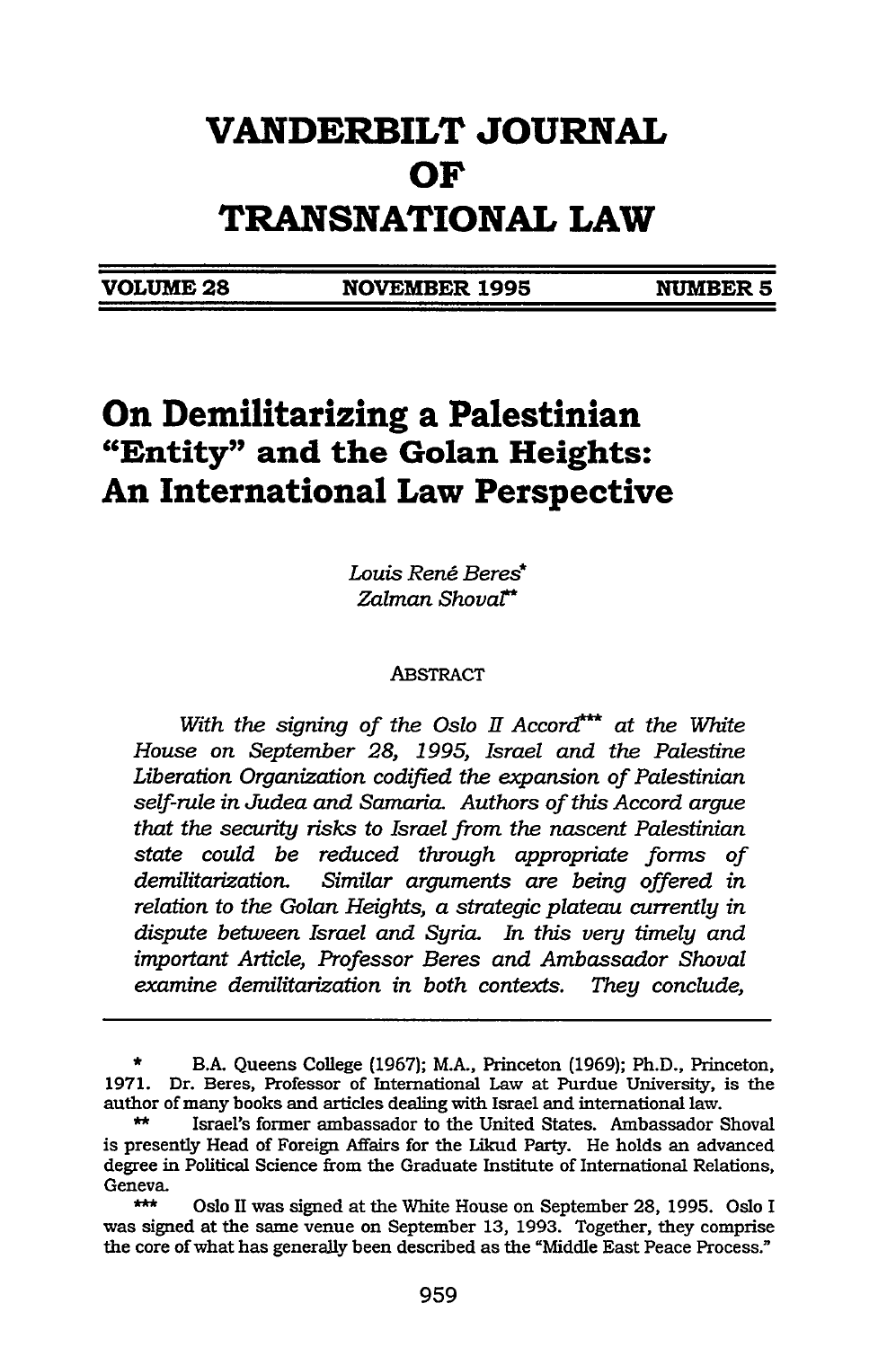*jurisprudential assurances notwithstanding, that Israel would face substantial dangers from a demilitarized "Palestine" and from a demilitarized Golan.*

*The authors begin by discussing the hidden dangers to Israel of entering into an agreement that would create a demilitarized, independent Palestinian state. The authors argue, inter alia, that a demilitarized Palestine would be vulnerable to attacks from militant Islamic factions from within and outside its borders. Under such circumstances, the new Palestinian government could be within its rights, under international law, to disregard any demilitarization agreement. In the end, the authors argue, the newly formed Palestinian government could even be forced to ask Israel to reenter and defend Palestine, ironically embroiling Israel in a potentially catastrophic war.*

*Professor Beres and Ambassador Shoval also discuss the Israeli government's announced willingness to consider withdrawal of its troops from the Golan Heights. The authors argue that such a withdrawal could be disastrous to the security of Israel. By transferring the Golan to Syria, Israel would be sacrificing a crucial early-warning and defense posture to any future Syrian attack. The authors conclude that, in order to secure the safety of the Jewish state, the government of Israel must avoid placing faith in any demilitarization agreements that would require the surrender of strategically important Israeli territory to enemies of Israel.*

#### TABLE OF CONTENTS

|    | WHY A DEMILITARIZED PALESTINIAN "ENTITY" WOULD |     |
|----|------------------------------------------------|-----|
|    |                                                | 960 |
| н. | WHY GOLAN DEMILITARIZATION WOULD NOT WORK      | 966 |

#### I. WHY A DEMILITARIZED PALESTINIAN "ENTITY" WOULD NOT REMAIN DEMILITARIZED

Now that an agreement on expanding Palestinian autonomy is being implemented,<sup>1</sup> attention will be focused on the alleged

<sup>1.</sup> Some pertinent background documents to the Oslo I Agreement (September **13,** 1993) include: Palestine Partition Plan, G.A. Res. 181 (II), U.N. GAOR, 2d Sess., at 131, U.N. Doc. A/519 (1947); G.A. Res. 194(111), 3 U.N. GAOR, pt. 1, at 21, U.N. Doc. A/810 (1948); S.C. Res. 242, U.N. SCOR, 22d Sess., 1382d mtg. at **8,** U.N. Doc. S/INF/22/Rev.2 (1967); *Joint U.S.-U.S.S.R. Working Paper, Fundamental Principles (The* Rogers Plan, October 28, 1969), *in*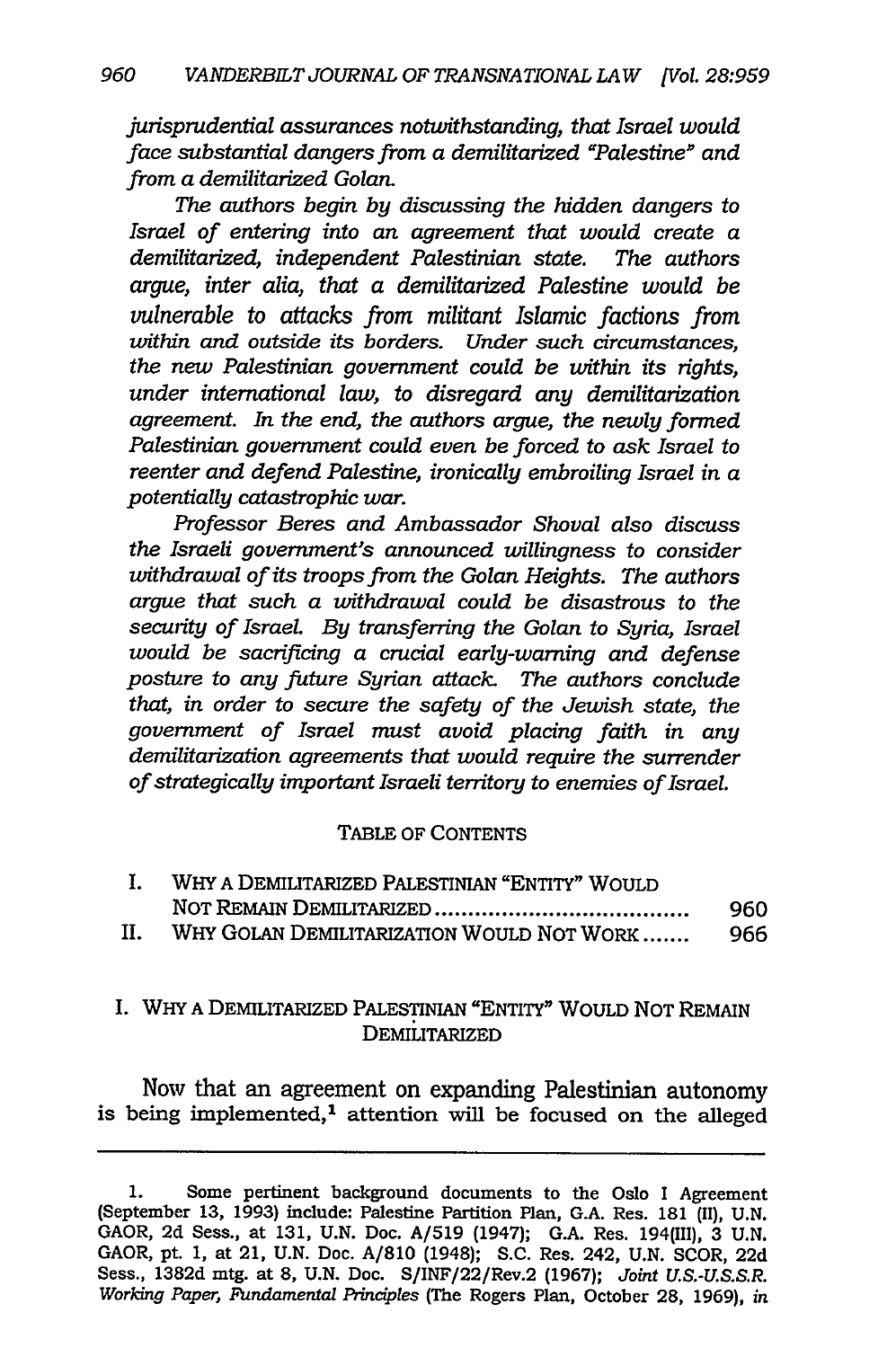advantages, for Israel, of *demilitarization.* Would a demilitarized Palestinian "entity" located in Judea/Samaria (West Bank) and Gaza represent a serious security threat to Israel? Not at all, say supporters of this remedy to a seemingly endless intercommunal conflict. Surely, argue proponents of this position, such an entity would likely be the weakest military force on earth.

From a purely tactical and political perspective, the fragility of this argument is well-known. The hidden dangers of demilitarization are clear and compelling. As a Palestinian entity emerges in these lands, its threat to the Jewish state will lie not only in the presence or absence of a national armed force, but also in the many other Arab/Islamic armies and terrorists<sup>2</sup> that will inevitably compete for power in the newly organized state.

But there is another reason why a demilitarized nucleus of "Palestine" would present Israel with a substantial security threat: international law would not necessarily require Palestinian compliance with agreements concerning armed force. From the standpoint of international law, enforcing demilitarization upon any form of a sovereign Palestine would be problematic. As an "autonomous" entity, Palestine might not be bound by any preindependence compacts, even if these agreements included U.S. guarantees. Because treaties can be binding only upon states,<sup>3</sup> an agreement between a nonstate Palestinian Liberation

INSTIUTE FOR PALESTINE STUDIES, PALESTINIAN-ISRAELI PEACE AGREEMENt. A DOCUMENTARY RECORD (1994); S.C. Res. 338, U.N. SCOR, 28th Sess., 1747th mtg., at 10, U.N. Doc. S/INF/29 (1973).

2. Terrorism is a "conglomerate" crime under international law. For current conventions in force on this crime, see Convention on the Prevention and Punishment of Crimes Against Internationally Protected Persons, Including Diplomatic Agents, Dec. 14, 1973, 28 U.S.T. 1975, 1037 U.N.T.S. 167; Vienna Convention on Diplomatic Relations and Optional Protocol on Disputes, Apr. **18,** 1961, 23 U.S.T. 3227, 500 U.N.T.S. 95; Convention on Offenses and Certain Other Acts Committed on Board Aircraft, Sept. 14, 1963, 20 U.S.T. 2941, 704 U.N.T.S. 219; Convention for the Suppression of Unlawful Seizure of Aircraft, Dec. **16,** 1970, 22 U.S.T. 1641, 860 U.N.T.S. 105; Convention for the Suppression of Unlawful Acts Against the Safety of Civil Aviation, Sept. **23,** 1971, 24 U.S.T. 564, 974 U.N.T.S. 177, *reprinted in* 10 I.L.M. 1151; International Convention Against the Taking of Hostages, *opened for signature,* Dec. 17, 1979, T.I.A.S. No. 11,081, 18 I.L.M. 1456; and European Convention on the Suppression of Terrorism, *opened for signature,* Jan. 27, 1977, Europ. T.S. No. 90, 15 I.L.M. 1272 (entered into force Aug. 4, 1978).

3. A treaty is always an international agreement "concluded between states...." Vienna Convention on the Law of Treaties, May **23,** 1969, art. 2(1)(a), 1155 U.N.T.S. 331, 8 I.L.M. 679 [hereinafter Vienna Convention]. For the requirements of statehood under international law, see Convention on the Rights and Duties of States, Dec. **26,** 1933, art. 1, 49 Stat. 3097, 165 L.N.T.S. 19.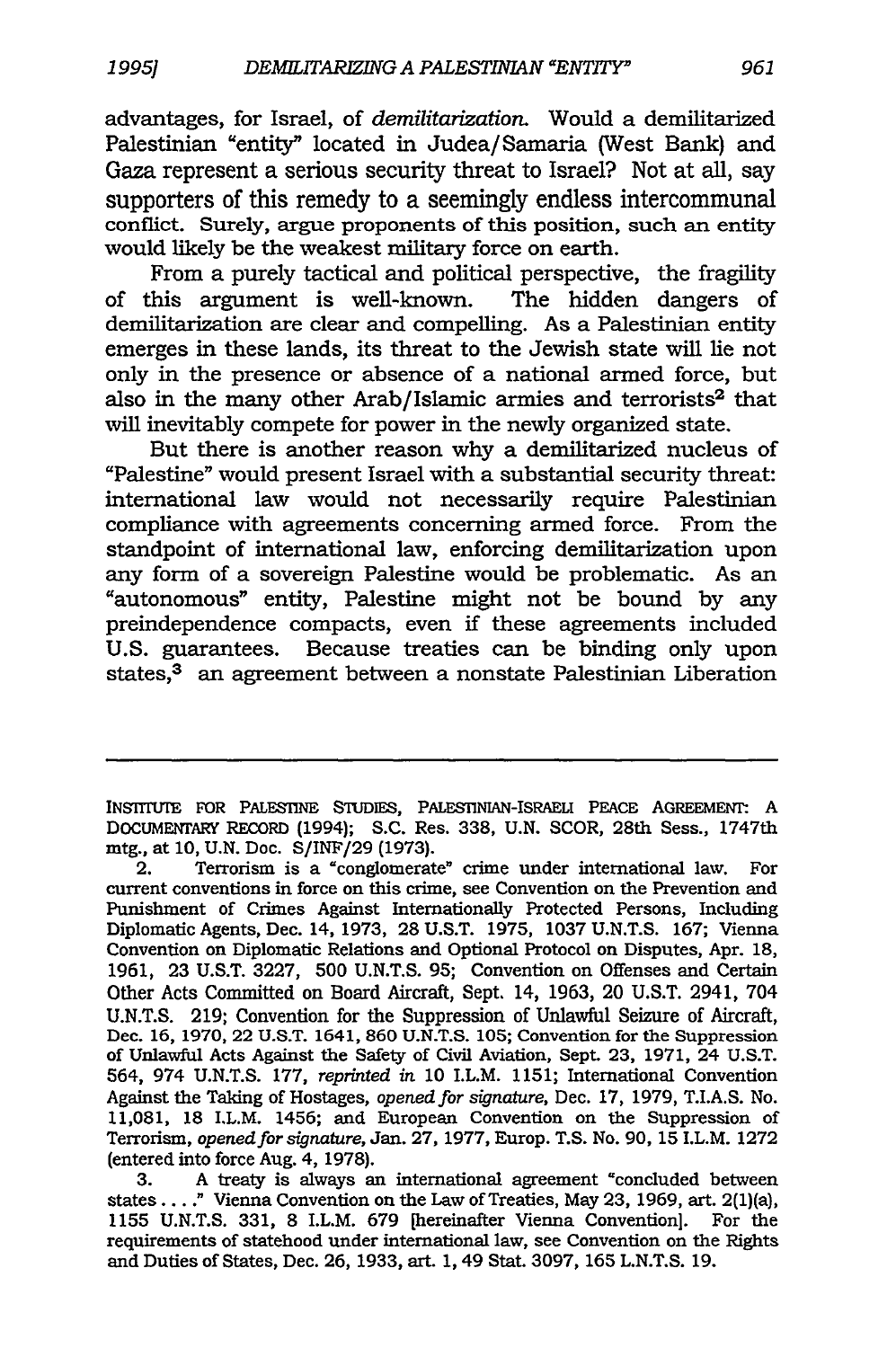Organization (P.L.O.)4 and one or more states would have no real authority and little real effectiveness. <sup>5</sup>

But what if the government of an emergent Palestine *were* willing to consider itself bound by the prestate, nontreaty agreement (i.e., were willing to treat this agreement as if it were an authentic treaty)? Even in these relatively favorable circumstances, the new government would have ample pretext to identify various grounds for lawful treaty termination. It could, for example, withdraw from the "treaty" because of what it regards as a "material breach," a violation by any of the other state parties that undermines the object or purpose of the treaty. Or it could point toward what international law calls a "fundamental change of circumstances" *(rebus sic stantibus).6* In this connection, if a small but expanding Palestine declares itself vulnerable to previously unforeseen dangers-perhaps from the forces of other Arab armies-it could *lawfully* end its codified commitment to remain demilitarized.

There is another method by which a treaty-like arrangement obligating a new Palestinian entity to accept demilitarization could quickly and *legally* be invalidated after independence. The usual

<sup>4.</sup> *See* Convention on the Rights and Duties of States, *supra* note **3,** art. *1. See generally* Klinghoffer v. S.N.C. Achille Lauro, 739 F. Supp. 854 (S.D.N.Y. 1990) (discussing the P.L.O.'s status as a state). In seeking a favorable classification for litigation in *Klinghoffer,* the P.L.O. requested that the court accept its self-description as a state. *Id.* at 858. More precisely, the P.L.O. characterized itself as "the nationhood and sovereignty of the Palestinian people .... " *Id.* at 857. The court, however, found the P.L.O. to be an "unincorporated association." *Id.* at 858. It determined that the P.L.O. lacked the key elements of statehood as articulated by long-settled norms of international law. *Id.* (citing National Petrochemical Co. of Iran v. M.T. Stolt Sheaf, 860 F. 2d 551, 553 (2d Cir. 1988), *cert. denied,* 489 **U.S.** 1091 **(1989)** and quoting RESrATEMENT (THIRD) **OF THE** FOREIGN RELATIONS LAW OFTHE UNITED **STATES,** § 201 (1987)).

<sup>5.</sup> Technically, an agreement on demilitarization under international law must always be "between states." Hence, any agreement on demilitarization that would include a nonstate party would be *primafade* null and void. *See, e.g.,* Karl Liko, *Demilitarized Zone, in* 2 INTERNAIONAL MILITARY AND DEFENSE ENCYCLOPEDIA 736, 736 (Trevor N. Dupuy ed., 1993) (defining "demilitarized zone" as "a term used in international law to designate an area in which, according to a formal treaty or an informal agreement *between states,* the maintenance of military forces and installations is prohibited." (emphasis added)).

<sup>6.</sup> Defined literally as "so long as conditions remain the same," the doctrine of *rebus sic stantibus* has a long history. For an informed scholarly treatment of this doctrine, see generally ARIE **E.** DAVID, THE STRATEGY OF TREATY TERMINATION 3-55 (1975). In the traditional view, the obligation of a treaty terminates when a change occurs in those circumstances that existed at the effective date of the agreement and the continuance of which formed a tacit condition of the on-going validity of the treaty. *Id.* The function of the doctrine therefore is to execute the shared intentions of the parties. *Id. Rebus sic stantibus* becomes operative when there is a change in the circumstances that formed the cause, motive, or rationale of consent. *Id.*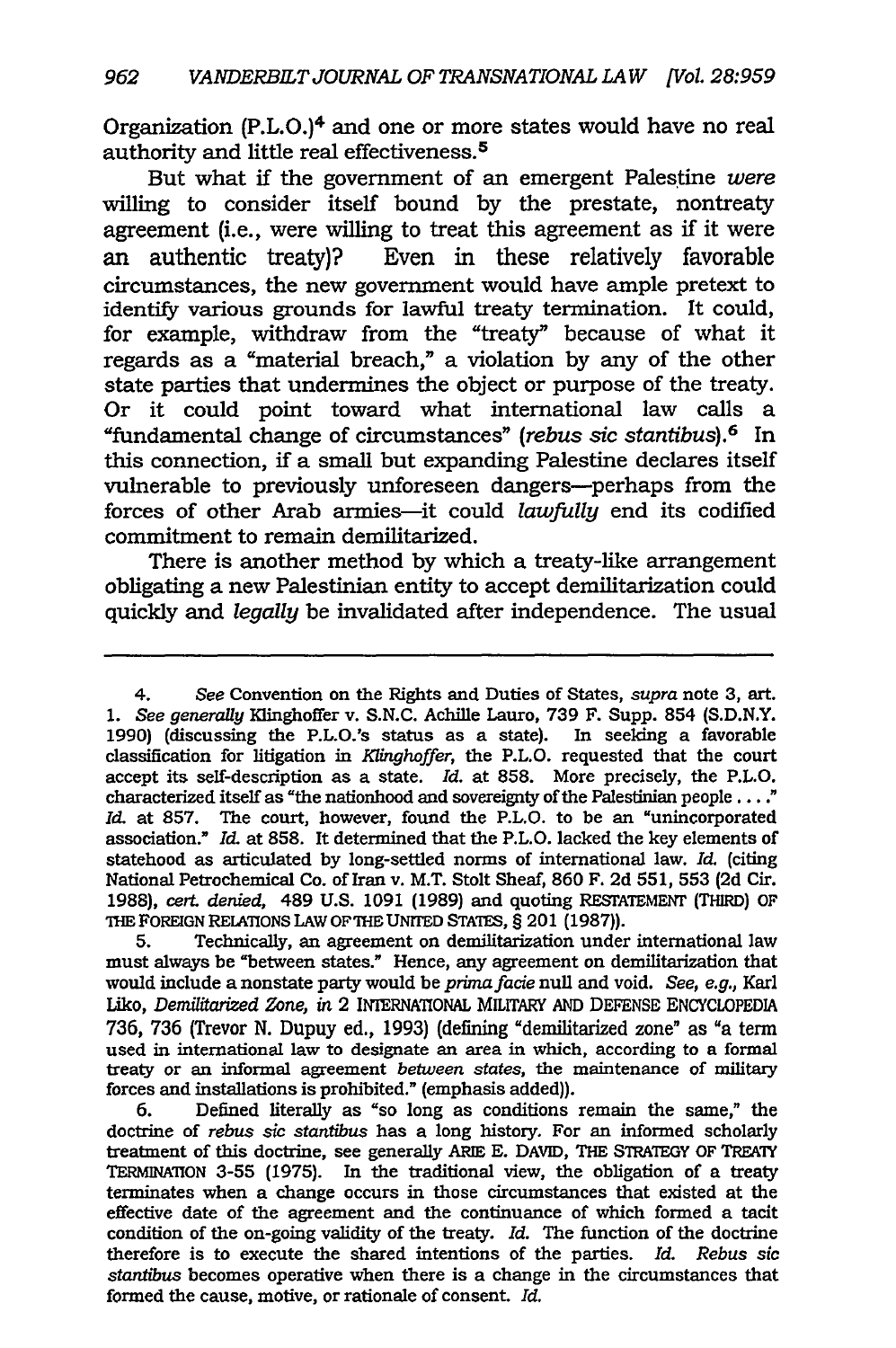grounds that may be invoked under domestic law to invalidate contracts also apply under international law to treaties. This means that the new Palestinian state could point to *errors of fact* or to *duress* as perfectly appropriate grounds for terminating the agreement.

Moreover, any treaty is void if, at the time it was entered into, it conflicted with a "peremptory" rule of general international law (jus cogens)-a rule accepted and recognized by the international community of states as one from which "no derogation is permitted."7 Because the right of sovereign states to maintain military forces essential to "self defense" $8$  is certainly such a peremptory rule,<sup>9</sup> Palestine, depending upon its particular form of authority, could be entirely within its right to abrogate any treaty that had compelled its demilitarization.

Thomas Jefferson, an early President of the United States who had read Epicurus, Cicero, and Seneca, as well as Voltaire, Montesquieu, Holbach, Helvetius, and Beccaria (and who became something of a *philosophe* himself), wrote the following about obligation and international law:

The Moral duties which exist between individual and individual in a state of nature, accompany them into a state of society & the aggregate of the duties of all the individuals composing the society constitutes the duties of that society towards any other, so that between society & society the same moral duties exist as did between the individuals composing them while in an unassociated state, their maker not having released them from those duties on their forming themselves into a nation. Compacts then between nation & nation are obligatory on them by the same moral law which obliges individuals to observe their compacts. There are circumstances however which sometimes excuse the non-

9. One theory is that any treaty obligation may be terminated unilaterally following changes in conditions that make performance of the treaty injurious to fundamental rights, especially the rights of existence, self-preservation, and independence. Some areas of law summarize these rights as "rights of necessity." *See* DAVID, *supra* note **6,** at 19. *See generally* LAW OF TREATES, art. 28 Doctrine section, *in* 29 **AM.** J. INTL L. 653, 1100-02 (Supp. 1935) (presenting the doctrinal background for article **28,** entitled "Rebus Sic Stantibus," in this draft convention prepared for the codification of international law).

<sup>7.</sup> *See* Vienna Convention, *supra* note *3,* art. 53. Even a treaty is subordinate to peremptory expectations: "A treaty is void **if,** at the time of its conclusion, it conflicts with a peremptory norm of general international law." *Id.*

<sup>8.</sup> This right extends to both the customary right of anticipatory selfdefense and to the codified right of post-attack self-defense. Regarding the right of anticipatory self-defense, states do not always have to wait until after an attack is absorbed before embarking upon self-defense. *See infra* note 44 (anticipatory self defense). Rather, where the threat is sufficiently imminent in point of time, they can choose to strike first, provided, of course, that the strike is within the parameters of discrimination, proportionality, and military necessity. *Id.* Regarding the codified right of post-attack self-defense, see U.N. CHARTER, art. 51.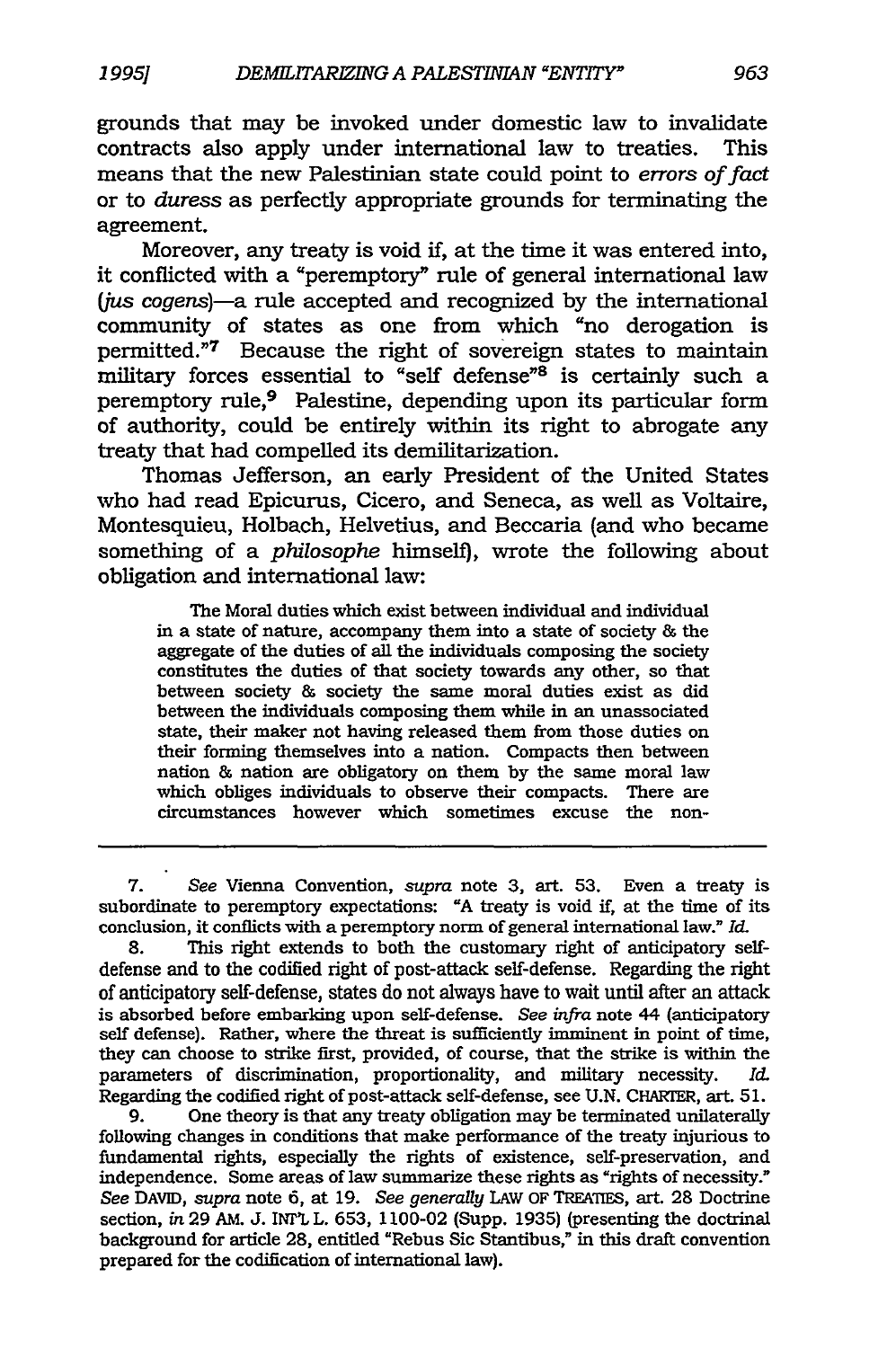performance of contracts between man **&** man: so are there also between nation & nation. When performance, for instance, becomes *impossible,* non-performance is not immoral. So if performance becomes *self-destructive* to the party, the law of selfpreservation overrules the laws of obligation to others. **<sup>10</sup>**

Here it must also be remembered that, historically, demilitarization is a principle applied to various "zones,"11 not to the entirety of still-emergent states.<sup>12</sup> Hence, a new state of Palestine might have yet another legal ground upon which to evade compliance with preindependence commitments to demilitarization. It could be alleged, *inter alia,* that these commitments are inconsistent with traditional bases of authoritative international law-bases found in treaties and conventions, international custom, and the general principles of

**10.** Thomas Jefferson, *Opinion on the French Treaties (April 28, 1793), in* THE POLrITCAL WRITINGS OF THOMAS JEFFERSON 113-14 (Merrill D. Peterson ed., 1993). Later, Jefferson concludes:

As every treaty ought to be made by a sufficient power, a treaty pernicious to the state is null, & not at all obligatory; no governor of a nation having power to engage things capable of *destroying* the state, for the safety of which the empire is trusted to him. The nation itself, bound necessarily to whatever its preservation & safety require, cannot enter into engagements contrary to it's [sic] indispensable obligations.

#### *Id.* at 115.

11. For a source containing detailed provisions on demilitarized zones, see Protocol Additional to the Geneva Conventions of 12 August 1949, and Relating to the Protection of Victims of International Armed Conflicts, *opened for signature* Dec. 12, 1977, 1125 U.N.T.S. 3, 16 I.L.M. 1391 (Protocol I).

12. Examples of demilitarized zones appear throughout history. *See* Liko, *supra* note 5, at 736-37. In 348 B.C., a treaty between Rome and Carthage included a provision for neutralization of Corsica, a neutral zone "in the middle." *Id. ("Corsica esset media inter Romanos et Carthaginienses.").* The Treaty of Radzin in 1681 between the Russian and Ottoman empires created a vast buffer zone between both parties south of Kiev. *Id.* at 737. More modem forms of demilitarization were developed in the 19th century from measures that prohibited fortifications in designated areas, normally imposed by the victor upon the vanquished. *Id.* After World War I, as a consequence of the Versailles Treaty, Germany had to demilitarize the Rhineland. *Id.* Permanent demilitarized zones have been created in the Straits of Magellan **(by** the border treaty of 1881 between Argentina and Chile); in the Aaland Islands belonging to Finland (according to the Aaland Islands Convention of 1921 between Finland, Sweden, and other European powers); and in Norway's Svalbard Archipelago and Bear Island (by terms of the Svalbard (Spitsbergen) Treaty of 1920 between a number of states, including Norway, the United States, and the former Soviet Union). *Id.* The Outer Space Treaty of 27 January 1967 demilitarized the moon and other celestial bodies (prohibiting the stationing and the testing of nuclear weapons and other weapons of mass destruction). *Id.* Antarctica was demilitarized by the Antarctic Treaty of 1 December 1959. *Id.*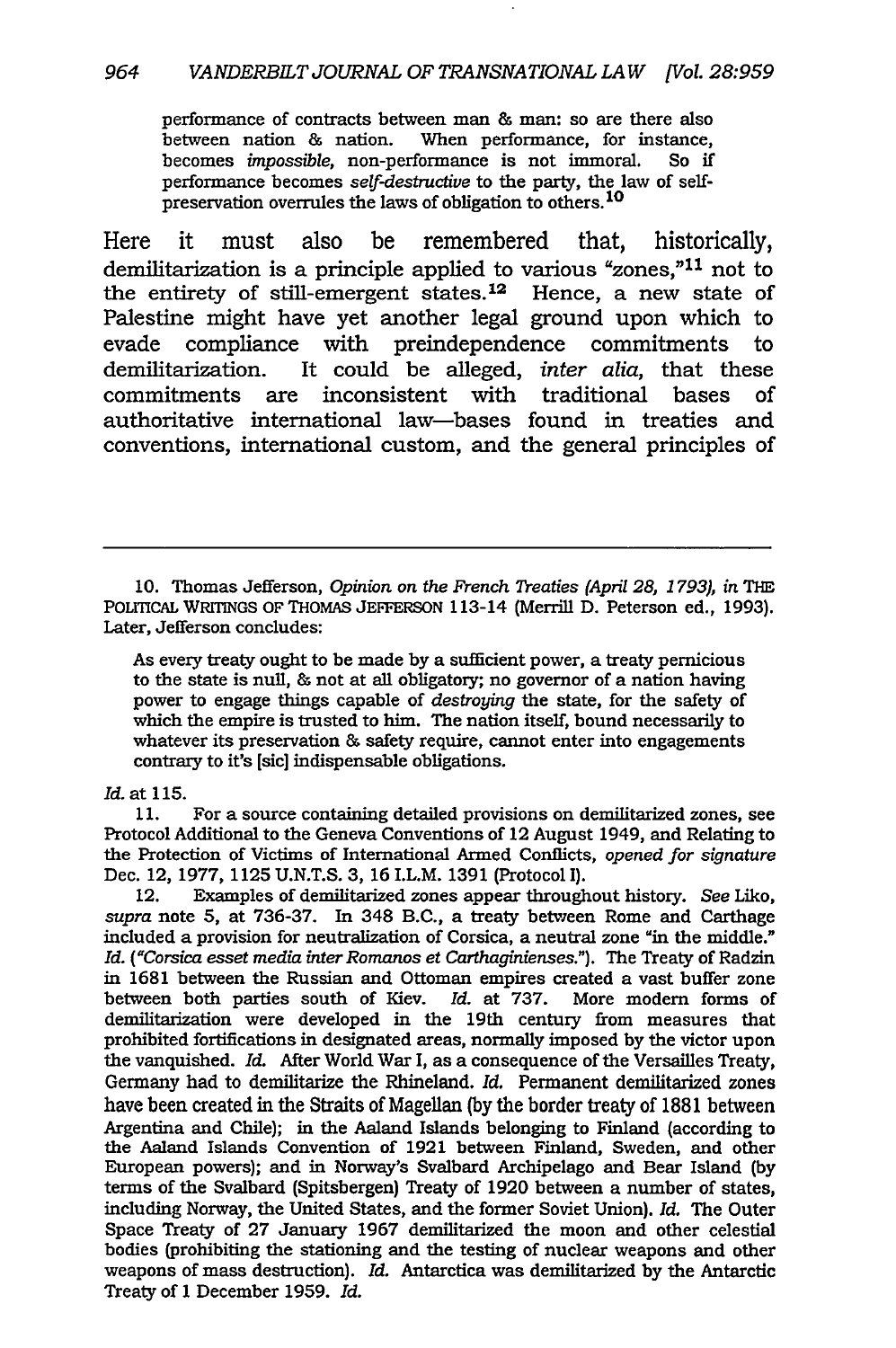law recognized by "civilized nations,"<sup>13</sup>—and that therefore they are commitments of no binding character.

It follows from all this that Israel should take little comfort from the *legal* promise of Palestinian demilitarization, whether in Gaza/Jericho or in the territories generally. 14 Indeed, should the government of a Palestinian entity choose to invite foreign armies or terrorists onto its territory (possibly after the original government authority is displaced or overthrown by more militantly Islamic, anti-Israel forces), it could do so without practical difficulties and without necessarily violating practical difficulties and without necessarily violating international law. Ironically, if the original P.L.O. government of Palestine perceived a threat of aggression<sup>15</sup> from outside Arab forces, demilitarization could result in Palestine inviting Israel to protect the new Arab state from mutual enemies.

The prospect of such an invitation is not as strange as it seems. Because acceptance of such an invitation could likely be perceived by Israel as being in its own best interests, Jerusalem's requested military involvement in "Palestine" could likely occur. Significantly, this involvement could bring Israel into a much wider and potentially catastrophic war, which is exactly the intolerably dangerous kind of condition that a demilitarized Palestinian entity would be intended to prevent in the first place. If such an outcome results from the Israeli attempt to stabilize a new and demilitarized Arab neighbor, it would add yet another irony to the tragedy, a tragedy based in part upon a misunderstanding of pertinent international law. In the final analysis, of course, the overriding danger to Israel of Palestinian demilitarization is more practical than jurisprudential and stems from Israel's self-inflicted abrogation of its own critical security role in essential territories.

<sup>13.</sup> These authoritative bases of international law are drawn, of course, from Article 38 of the Statute of the International Court of Justice, June 26, 1945, **59** Stat. 1055, T.S. No. 993.

<sup>14.</sup> A related demilitarization issue, as this article will now demonstrate, concerns disposition of the Golan. Israel could decide to return the strategically important heights on condition of Syrian demilitarization. Here the legal meaning of "demilitarization" would be more traditional than in its use regarding concessions by a still nonexistent state (Palestine), but the consequences of a Golan demilitarization could be no less injurious to Israel.

<sup>15.</sup> *See* Resolution on the Definition of Aggression, G.A. Res. 3314, U.N. GAOR, 29th Sess., Supp. No. 31 at 142, U.N. Doc. A/9631 (1974), *reprinted in* 13 I.L.M. 710 (1974).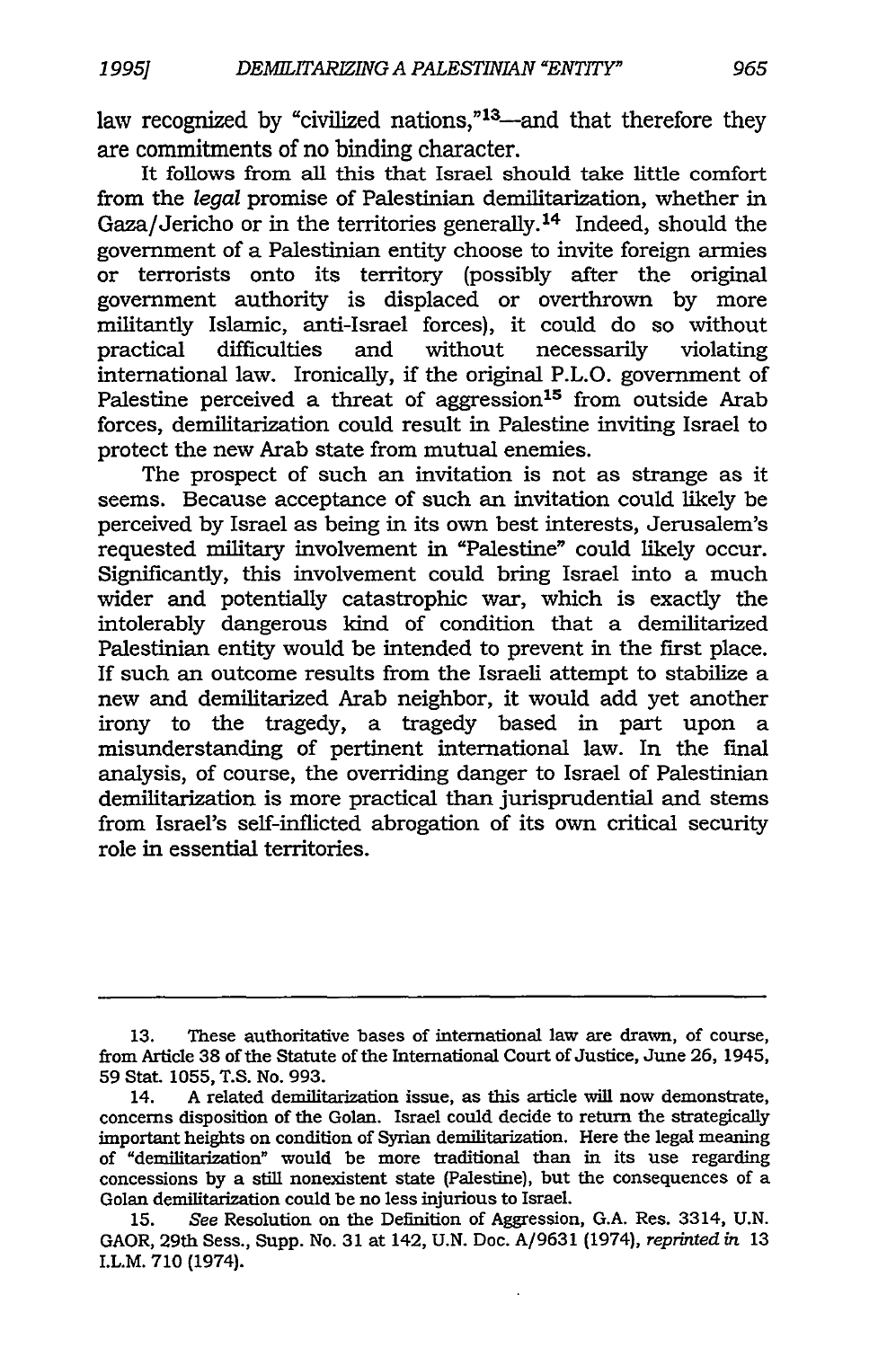### II. WHY GOLAN DEMILITARIZATION WOULD NOT WORK

The Rabin government is currently considering a withdrawal from the Golan Heights in order to reach a peace agreement with Syria.<sup>16</sup> Such a withdrawal, from an area less than one percent of Syria's total size, would leave the northern region of Israel open to Syrian, Iraqi, or Iranian invasions through the Jordan Valley. **<sup>17</sup>** Moreover, such a withdrawal would destroy and uproot thirty-two Golan Jewish communities and threaten a third of Israel's water **supply. 18**

Leaving aside the importance of the Golan in Jewish history, 19 the immediate issue is one of *security.* In this connection, a number of remedies are proposed to compensate Israel for "returning" the Golan to Syria, such as providing Israel with a broad variety of technical means, with **U.S.** military presence in the area, or both. Thus, the quid pro quo for Israel here is, in essence, a *demilitarization* of the plateau, which is roughly the size of New York City's borough of Queens. The problem with such demilitarization, as with the previously discussed demilitarization proposals for a Palestinian state, is that it would not work. Unlike the problem of Palestinian demilitarization, however, the issue here has nothing to do with the transforming "legal personality"<sup>20</sup> of one of the parties (as states, both parties to a Golan withdrawal agreement would, of course, possess full legal personality), but rather with more traditional concerns over the obligations of "good faith" *(pacta*

20. Legal personality is the authoritative capacity that accompanies certain entitlements and obligations under international law. See Convention on<br>the Rights and Duties of States, *supra* note 3 (concerning the status of states as<br>international persons, and setting forth, as the name indi and duties of states). Such personality is a property of states and of certain international organizations, nongovernmental organizations, and corporations within a state. *See, e.g.,* Convention on the Privileges and Immunities of the United Nations, Feb. **13,** 1946, art. **1,** 21 **U.S.T.** 1418, **1 U.N.T.S. 15** (stating that the "United Nations shall possess juridical personality").

**<sup>16.</sup>** Before the general election in **1992,** Yitzhak Rabin said, "It is inconceivable that we withdraw from the Golan Heights even in peace. [Anyone] who considers withdrawing from the Golan Heights forsakes the security of Israel." See GOLAN SETTLEMENTS COMMITTEE, THE GOLAN COMMUNITIES 2 (May 1994) (local publication from Qazrin, Israel; copy on file with authors).

**<sup>17.</sup>** *Id.*

**<sup>18.</sup>** *Id.* (section entitled "Security **\*** Water **\*** Communities").

**<sup>19.</sup>** For a very complete discussion of the historically Jewish character of the Golan, see Erich Isaac, *The Golan in Jewish History,* OUTPOS, June **1995,** at **3.** In the course of recorded history, more than **60** assaults on the Land of Israel west of the Jordan were launched from, or through, the Golan. *Id.* The Golan, the name of a town in the Bashan (today Sahm el Jaulan), was a part of the "Promised Land" divided among Gad, Reuben, and the half-tribe of Menasseh. *Id.* at 4.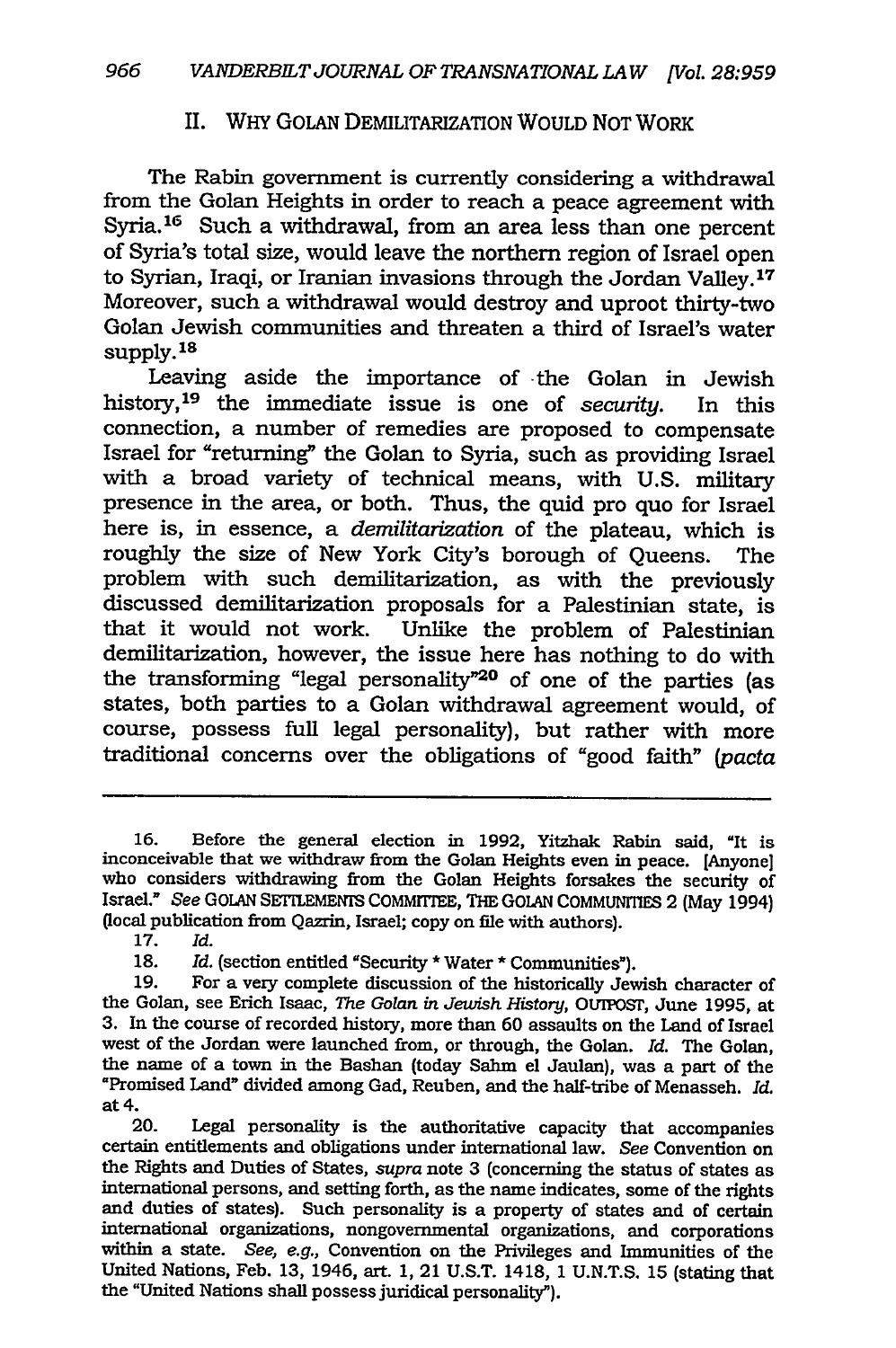*sunt servanda*<sup>21</sup> and associated issues of enforcement. Further, the problem of Golan demilitarization stems, in part, from the predictable shortcomings of international guarantees in a world where the very idea of an "international community" is selfcontradictory. <sup>22</sup>

A Golan agreement with Syria could permit Israel to operate its essential early-warning stations. Syria has repeatedly objected to this, but, in any case, these facilities would not be an adequate substitute for an effective defense. Moreover, in order to get such permission, Syria might be offered certain reciprocal ground station opportunities.<sup>23</sup> Indeed, in July 1995, Prime Minister Rabin offered the Syrians stations of their own within pre-1967 Israel as compensation.<sup>24</sup>

For real security, the Israel Defense Force (IDF) must retain its positions on the Golan for constant surveillance of the Syrian army.25 Pre-1967 warning stations do not have a clear line of sight deep into Syrian territory.<sup>26</sup> Not surprisingly, a large number of former Israeli intelligence officers, regardless of party affiliation, oppose any Israeli dependence upon third parties for information concerned with survival decisions.<sup>27</sup> A demilitarized Golan with early warning based upon an expanded United States role or even the most technologically advanced systems, including satellites, or both, would not be enough.<sup>28</sup> In the event of a warning failure, which is always possible (e.g., the 1973 Yom Kippur aggression), Syrian tanks might proceed into Israel unopposed.<sup>29</sup>

What about U.S. troops on a demilitarized Golan? Stationed in a very small area, such deployment would likely place U.S. troops in grave danger from well-armed terrorists and proxies of

<sup>21.</sup> *See* Vienna Convention, *supra* note **3,** art. 26 ("Pacta Sunt Servanda: Every treaty in force is binding upon the parties to it and must be performed by them in good faith.").

<sup>22.</sup> Consider, for example, the reactions of the "international community" in Rwanda and Bosnia.

<sup>23.</sup> The Syrians are certainly aware that Israel gave up its early-warning station in Sinai, at Umm Khashiba, moving all its facilities into the Negev. Now, some 16 years after the Treaty of Peace, March **26,** 1979, Egypt-Israel, 18 I.L.M. 362 [hereinafter Peace Treaty-1979], the Syrians do not want to settle for less than did the Egyptians.

<sup>24.</sup> *See* Dore Gold, *Forewarned is Forearmed,* JERUSALEM Posr, INTERNATIONAL EDITION, July 29, 1995, at 7.

<sup>25.</sup> See generally id. (discussing and evaluating Israel's security options).

<sup>26.</sup> *Id.* (providing a visual aid for understanding the terrain).

<sup>27.</sup> *Id.*

<sup>28.</sup> *Cf.* id. (demonstrating why various alternatives fall short of Israeli national security needs).

<sup>29.</sup> *See Uc.*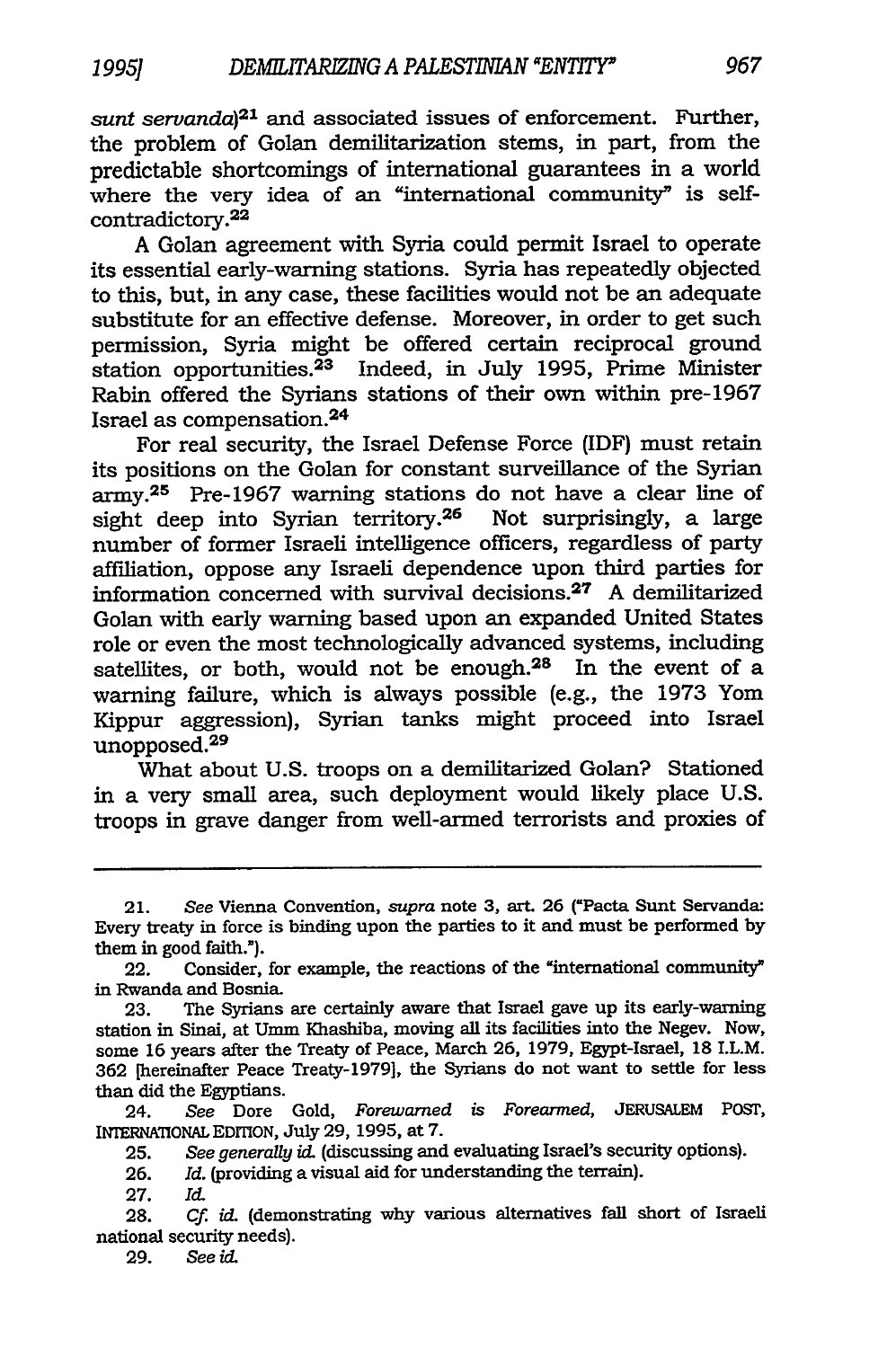hostile regimes. United States forces probably would be drawn into both inter-Arab and Arab-Israeli disputes. Soon thereafter, the United States public would demand the return of its soldiers. Further, Israel's military dependence upon the United States would likely grow to unmanageable levels. Syria might come to view such a strong U.S. presence as an affront to its own sovereignty. In that event, President Assad or his successor could be expected to push for removal of U.S. forces, a demand similar to Egypt's30 1967 demand for U.N. withdrawal from the Sinai<sup>31</sup>—the demand that led to the Six-Day War.<sup>32</sup>

For these reasons, as well as the aforementioned liabilities of early-warning systems in the hands of non-Israelis, a demilitarized Golan could not assure Israel's basic security. According to a recent statement by four retired Israeli generals,

Israel's presence on the Golan Heights constitutes the optimal strategic balance with Syria and insurance against a massive

31. After the withdrawal of the U.N. Emergency Force, *The Voice of the Arabs* proclaimed, on May 18, 1967, "As of today, there no longer exists an international emergency force to protect Israel. We shall exercise patience no more. We shall not complain any more to the [U.N.] about Israel. The sole method we shall apply against Israel is total war, which will result in the extermination of Zionist existence." *See* ISI LEIBLER, THE CASE FOR ISRAEL 60 (1972) *cited in* MITCHELL G. BARD & JOEL HIMELFARB, MYTHS AND FACTS: A CONCISE RECORD OF THE ARAB-ISRAELI CONFLICT 62 (1992). Two days later, an enthusiastic echo came from Hafez Assad, then Syria's Defense Minister and now the President to whom Rabin would surrender the Golan Heights: "Our forces are now entirely ready... to initiate the act of liberation itself, and to explode the Zionist presence in the Arab homeland .... The time has come to enter into a battle of annihilation." Id.

32. On May **15,** 1967, Israel's 19th Independence Day, then Chief of Staff, Lt General Yitzhak Rabin, now Prime Minister, forecast years of quiet for the State of Israel. *See* CHAIM HERZOG, THE ARAB-ISRAELI WARS 149 (1982) (recounting chronological events). Only two days later, however, Egypt's President Nasser proceeded to move large forces through Cairo en route to Sinai. *Id.* Within a few days, by May 20, 1967, approximately 100,000 Egyptian troops, organized in 7 divisions, together with 1,000 tanks, were concentrated along Israel's southwestern border. *Id.* On May 17th, Nasser demanded the withdrawal of the United Nations Emergency Force, and the U.N. Secretary-General, U Thant, acceded to the request two days later. *Id.* For an account of chronological events from the perspective of the United Nations, see RESOLUTIONS AND STATEMENTS OF THE UNITED NATIONS SECURrIY COUNCIL (1946-1989) at 446 (Karel C. Wellens ed., 1990).

<sup>30.</sup> Egypt, of course, entered into a formal treaty of peace with Israel in 1979. Peace Treaty-1979, supra note 23. Contrary to widespread belief, however, and potentially pertinent to the present consideration of an Israel-Syria agreement on disposition of the Golan, this treaty does not constrain Egypt from joining other Arab states against the Jewish state. A minute to Article VI, paragraph 5, of the Israel-Egypt Peace Treaty provides: "It is agreed to by the Parties that there is no assertion that this Treaty prevails over other treaties or agreements or that other Treaties or agreements prevail over this Treaty." *Id.* Minute to Art. VI(5), 18 I.L.M. at 392.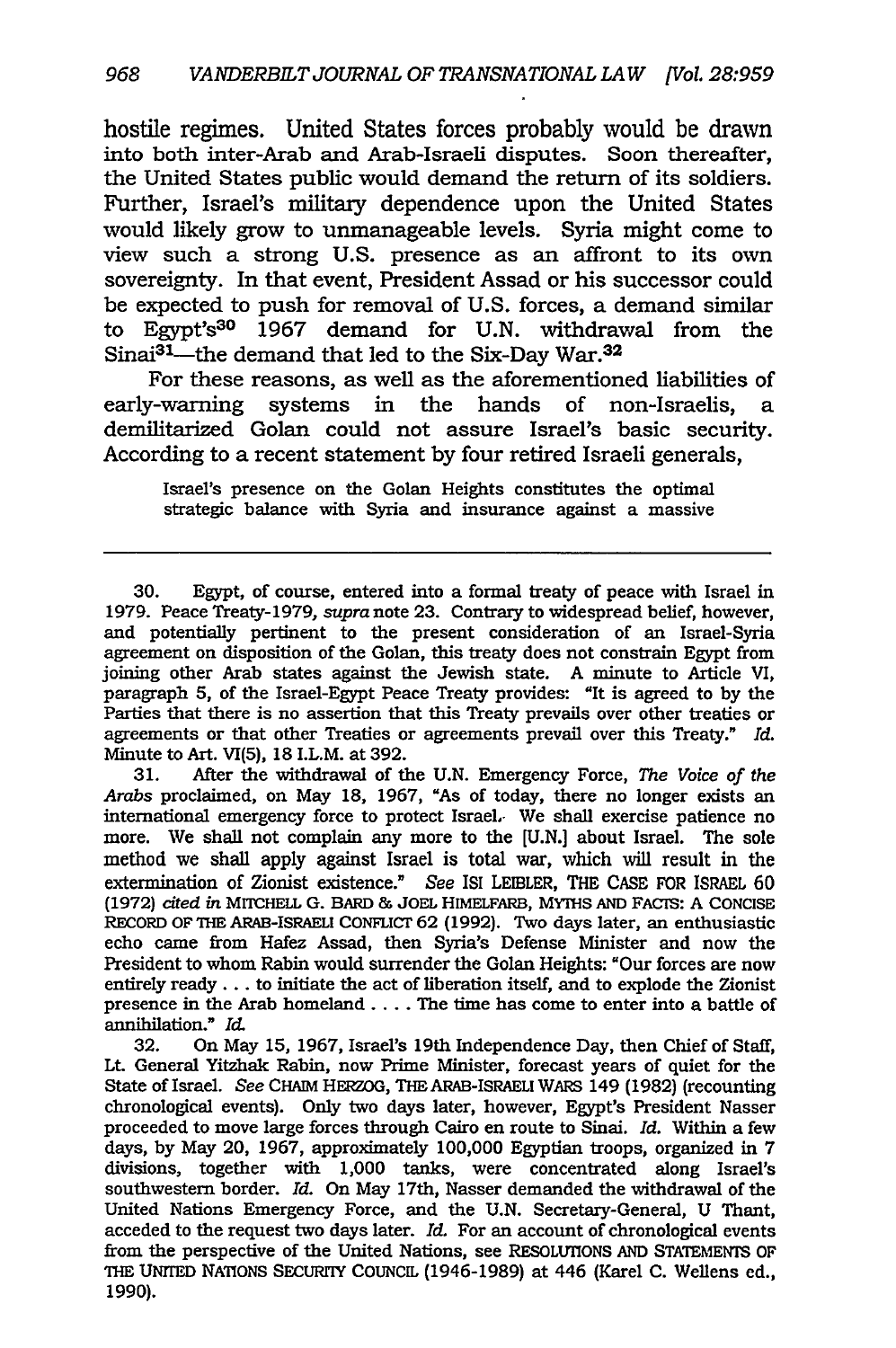Syrian attack. The IDF's proximity to Damascus is also a guarantee against a Syrian missile launch into Israel's rear. Any change in this balance would lessen Israel's deterrent against potential Syrian aggression and jeopardize the quiet and stability that have characterized the Golan since **<sup>1</sup> <sup>9</sup> <sup>7</sup> <sup>4</sup> .33**

#### As for the use of U.S. troops:

Involving [U.S.] troops on the Golan Heights, whether as "monitors" or "peace keepers" or in some other role, would be a blunder. The Golan Heights is entirely unlike the broad, empty Sinai Desert, in which [U.S. forces] currently participate in the Multinational Force Organization.3<sup>4</sup>

The Golan, which ranges up to a height of 2,300 feet, dominates the Jordan Valley, the lowest point on earth. On this strategic plateau, there are only two natural terrain bottlenecks. The choke points are defensible. But, with the Golan in Syrian hands, however "demilitarized," thousands of enemy tanks, backed by missiles and aircraft, could still overrun Israel.<sup>35</sup> This could be the case even if, in the best case demilitarization scenario, Israel were allowed to operate its own early-warning assets, which is a highly improbable scenario.<sup>36</sup>

Finally, any Israeli agreement to Golan demilitarization would be exceedingly problematic under Israeli law. In 1981, the

34. STAEMENT, *supra* note 33.

35. Regarding Syria's overall military capability, Damascus possesses more chemical warheads (primarily nerve gas) than any other state in the region. *Syria's Puzzling Drive,* **JERUSALEM** POSr (International Edition), June **10,** 1995, at 10 (editorial). Syria also maintains a sophisticated delivery system, including Sohoi-22, Sohoi-24, and MiG-23 bombers designed to carry chemical bombs, and 100-200 warheads for Scud-B missiles. *Id.* Recently, Syria began to produce long-range Scud-C missiles, and it may already have begun production of M-9 missiles, in cooperation with North Korea, Western, and Iranian sources. *Id.*

36. See, for example, the statement by Major General (res.) Shlomo Gazit, *The Real Red Line,* JERUSALEM PoSr (International Edition), June **17,** 1995, at 12. Gazit is the former Chief of the IDF Intelligence Branch and currently a senior research fellow at Tel Aviv University's Jaffee Center for Strategic Studies. According to Gazit, the threat of a Syrian military offensive can be overcome only **if** "over the course of time, Israel maintains its absolute deterrent power, even after an agreement is signed and implemented." *Id.* Further, another condition is "the preservation of Israel's deterrent intelligence capability. As long as there are no credible substitutes-airborne, satellite, or inside Israeli territory-we cannot give up manning warning stations located on 'sovereign' Syrian soil." *Id.*

<sup>33.</sup> STAIEMENr. ISRAELI (RES.) GENERALS VIEW SECURITY ISSUES (July **17,** 1995) (prepared statement; copy on file with authors) [hereinafter STATEMENT]. This July *17,* 1995 statement delivered at a Washington, D.C. conference was signed by Major General (res.) Yehoshua Sagui, Admiral (res.) Micha Ram, Brigadier General (res.) David Hagoel, and Brigadier General (res.) Aharon Levran. *Id.* For further details concerning this conference, attended by retired U.S. and Israeli generals, see *U.S. and Israeli Military Experts Skeptical of High Tech Solutions.for Israeli Security,* SECURrIY AFF., Aug./Sept. 1995, at 4.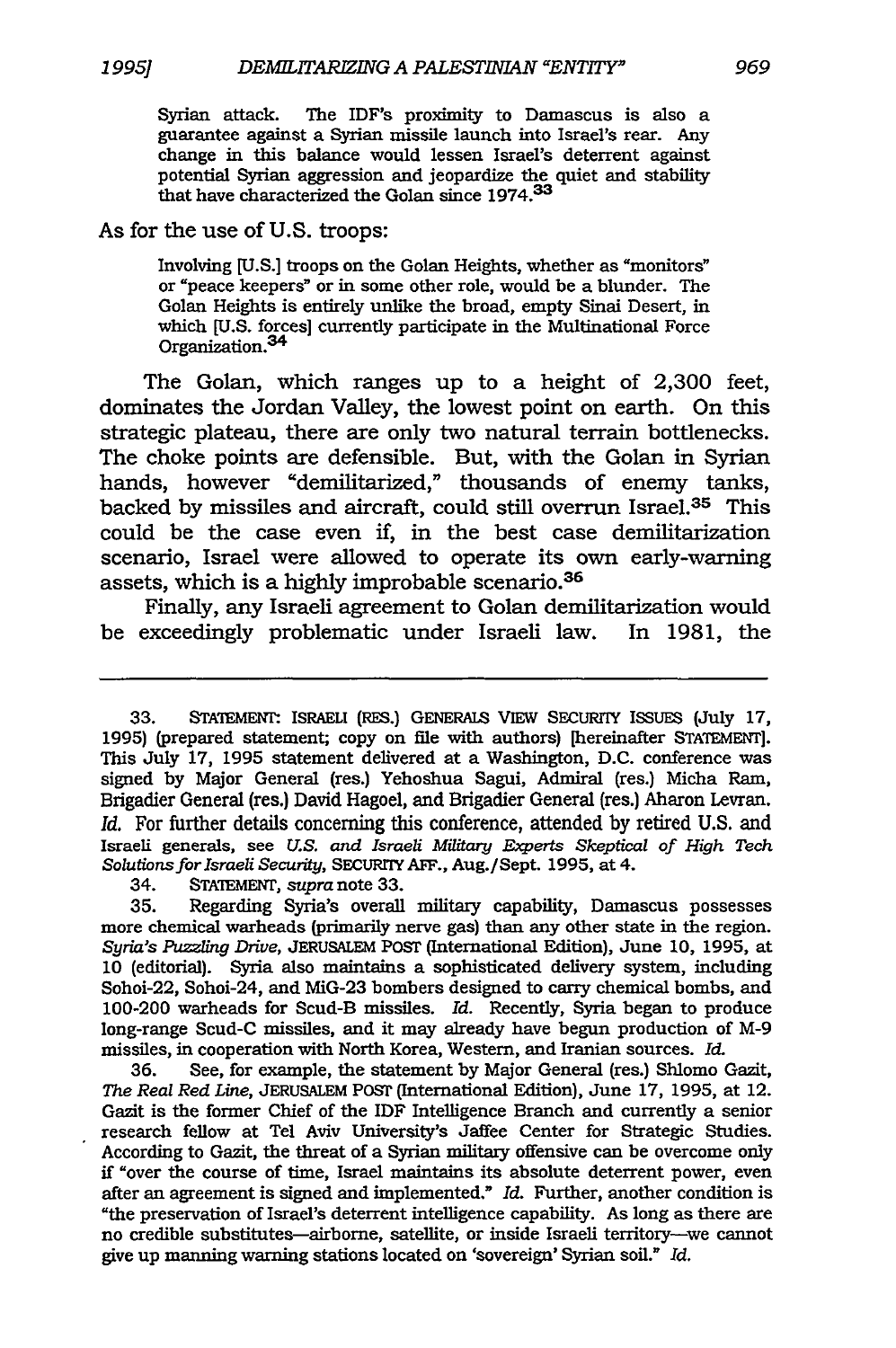Knesset $37$  adopted a revised penal code. $38$  Chapter 7, titled "Security of the State, Foreign Relations and Official Secrets," includes paragraphs that were incorporated verbatim from earlier revisions of the penal code adopted in 1957.39 Paragraph 97b reads as follows: "Anyone who does something with the intention of removing territory from the sovereignty of the state or making that territory part of the sovereignty of a foreign state or has performed an act that is likely to bring this about—the penalty is death or life imprisonment."4o

The Golan Plateau (unlike Judea and Samaria, which, except for eastern Jerusalem and its environs, were never incorporated into Israel) is *an integral part of Israel's sovereign territory,* annexed by the Knesset on December 14, 1981.<sup>41</sup> The Law of Ramat HaGolan, adopted on that date, says: "The law and jurisdiction and administration of the state will apply to the territory of Golan."42 When certain Israeli opponents of the annexation argued that application of Israeli law did not apply sovereignty, the Israeli Supreme Court ruled against them.<sup>43</sup> The Court stated: "Wherever in the law it says Israel or the state of Israel, Ramat HaGolan is included."44

Demilitarization, both of the emerging Palestinian state and the Golan Heights, can never be consistent with Israel's compelling security needs. From the standpoint of international law,<sup>45</sup> both expressions of demilitarization would cause great

39. *Id.*

41. Id. at 4.

- 43. *Id.*
- 44. *Id.*

45. From this jurisprudential standpoint, Israel always retains, *inter alia,* as does every other state in world politics, the long-standing right of recourse to anticipatory self-defense. On this right, see Louis Rene Beres **&** Yoash Tsiddon-Chatto, *Reconsidering Israel's Destruction of Iraq's Osiraq Nuclear Reactor,* TEM. INT'L **&** COMP. L.J. (forthcoming Fall 1995); Louis Rend Beres, *Preserving the Third Temple: Israel's Right of Anticipatory Self-Defense Under International Law,* **26** VAND. J. TRANSNATL L. 111 (1993); Louis Rene Beres, *After the Gulf War Israel, Preemption and Anticipatory Self-Defense,* 13 HOUSr. J. INI'L L. 259 (1991); Louis Rene Beres, *Striking 'First": Israel's Post Gulf War Options Under International Law,* 14 Loy. L.A. INT'L & COMP. L.J. 1 (1991); Louis Rene Beres, *Israel and Anticipatory Self-Defense,* 8 ARIZ. J. *INt* & COMP. L. 89 (1991); Louis Rene Beres, *After the SCUD Attacks: Israel, Palestine and Anticipatory Self-Defense, 6 EMORY INT'L L. REV.* 

**<sup>37.</sup>** The Knesset is Israel's parliament.

<sup>38.</sup> Rael Jean Isaac **&** Erich Isaac, *Should None Dare Call It Treason?,* OUnXST, Dec. 1994, at **3,** 4.

<sup>40.</sup> *Id.* This means, *inter aia,* that Rabin's intention to give up the Golan to Syria could be in violation of Israeli law. *See* id. at 3-4. Moreover, in providing the death penalty, in a state that has virtually no death penalty (except for Nazi war criminals), Israeli law now recognizes such treason as the most serious of transgressions.

<sup>42.</sup> *Id.*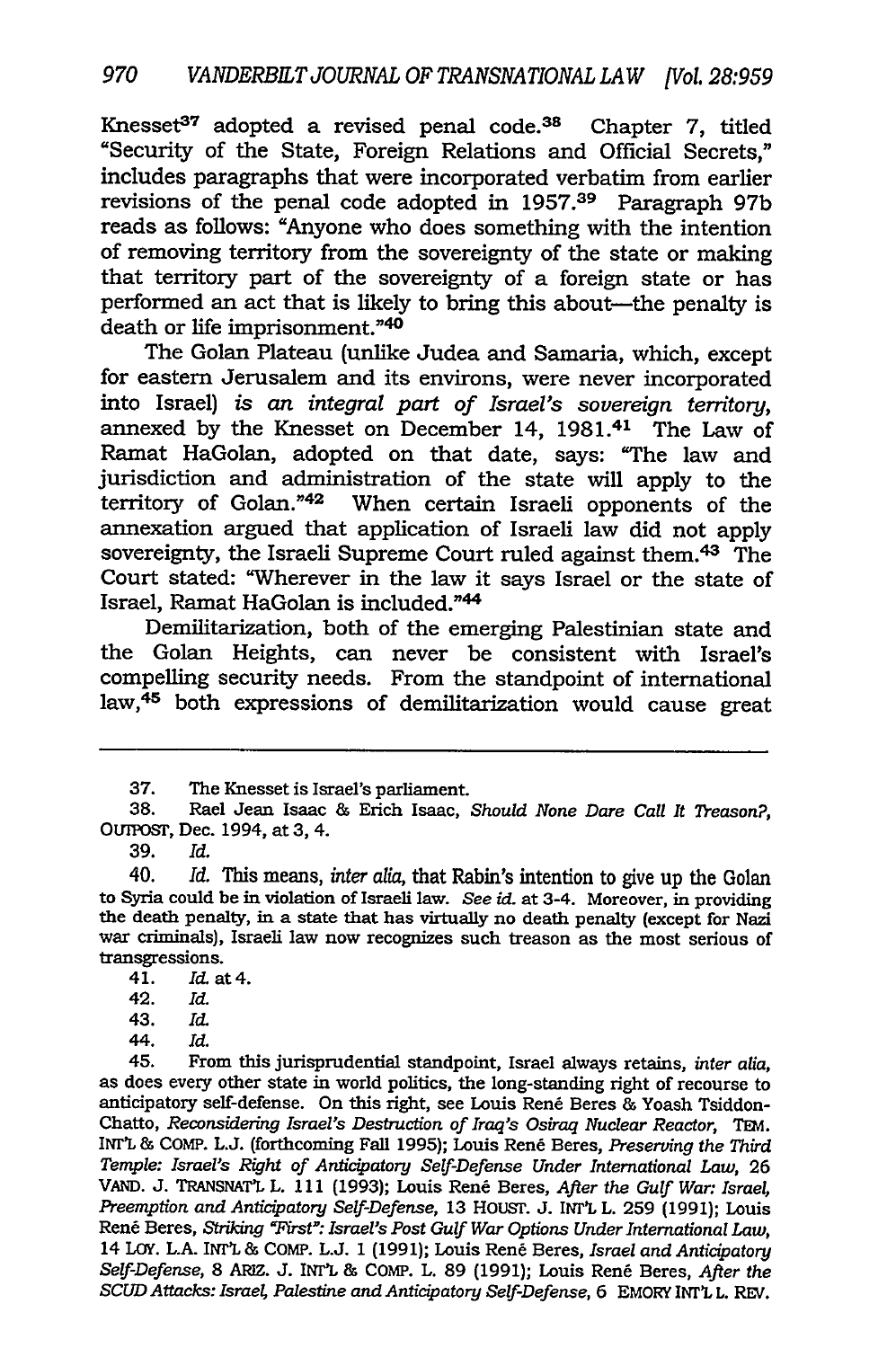strategic difficulties for Israel. Recognizing this, it is now up to the government of Israel to ensure that the security of the Jewish state be protected **by** means other than demilitarization, primarily **by** the refusal to enter into any further agreements that would require surrender of Israeli territory to enemy populations.

<sup>71 (1992);</sup> Louis Ren6 Beres, *Israel, Force and International Law: Assessing Anticipatory Self-Defense,* 13 JERUSALEM J. INT'LREL., No. 2, 1991, at 1; Louis Ren6 Beres, *Striking Preemptively: Israel's Post Gulf War Options Under International* Law, in ARMS CONIROL WITHOUT GLASNOST: BUILDING CONFIDENCE IN THE MIDDLE EAST 129 (Avi Becker ed., 1993) (special publication of the Israel Council on Foreign Relations).